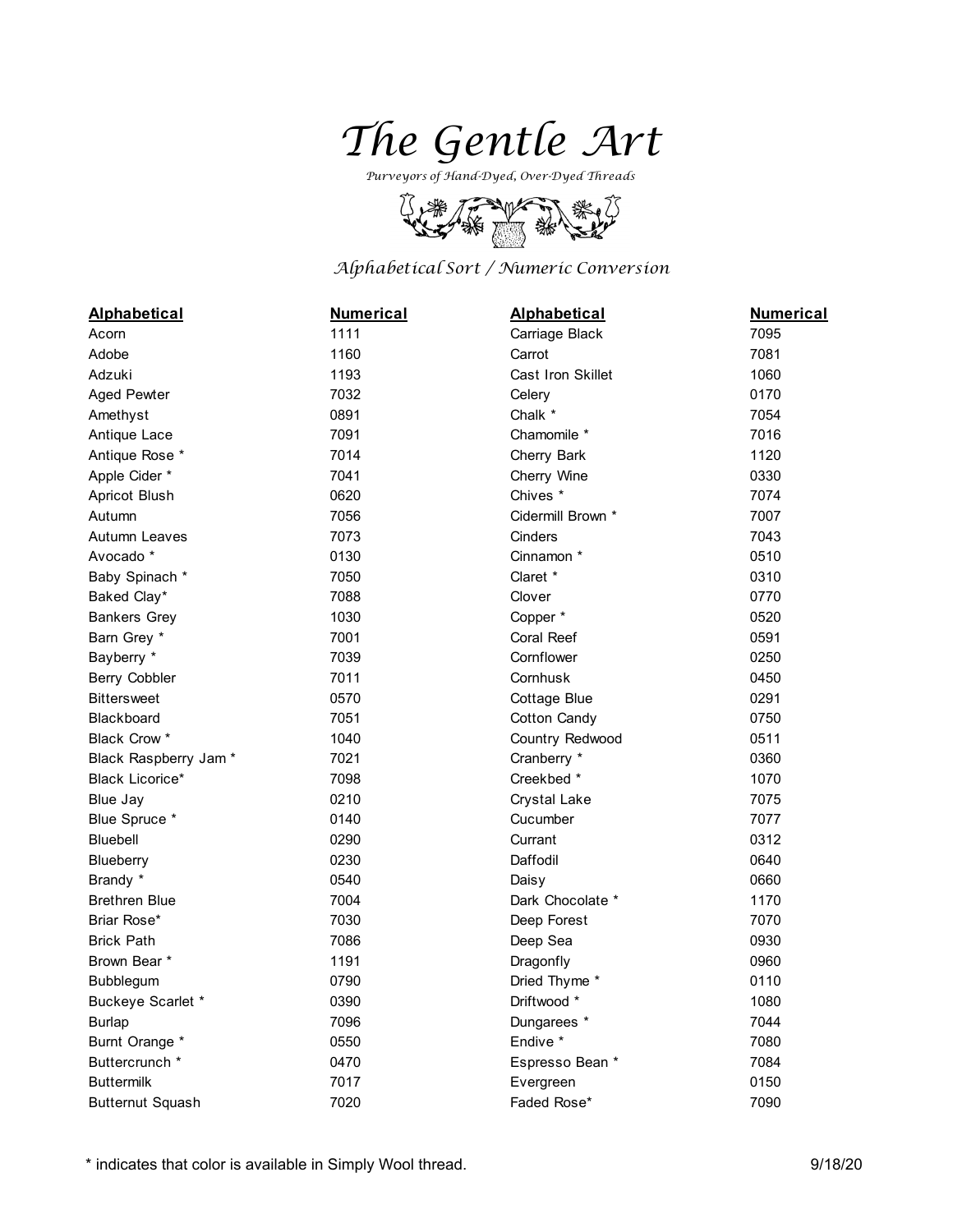| Cameo Pink              | 0730             | Fisherman's Wharf *      | 1190             |
|-------------------------|------------------|--------------------------|------------------|
| Caramel Corn            | 7061             | Flax                     | 1150             |
|                         |                  |                          |                  |
|                         |                  |                          |                  |
| <b>Alphabetical</b>     | <b>Numerical</b> | <b>Alphabetical</b>      | <u>Numerical</u> |
| Forest Glade *          | 0190             | Moss                     | 0194             |
| Fragrant Cloves *       | 7026             | Mountain Mist            | 7045             |
| Freedom <sup>*</sup>    | 7037             | Mulberry *               | 0350             |
| French Lilac*           | 0893             | <b>Mustard Seed</b>      | 7047             |
| Fudge Ripple            | 1180             | Nutmeg *                 | 0560             |
| Garden Gate *           | 7067             | Oatmeal *                | 1140             |
| Geranium                | 7036             | Ohio Lemon Pie *         | 7010             |
| Gingersnap*             | 7034             | Old Blue Paint           | 7006             |
| Glass Slipper           | 7104             | Old Brick                | 0320             |
| Gold Leaf *             | 0420             | Old Covered Bridge       | 0116             |
| Grape Arbor             | 7022             | Old Hickory              | 7048             |
| Grape Fizz              | 0894             | Old Purple Paint *       | 7062             |
| Grape Leaf              | 7028             | Old Red Paint *          | 7005             |
| Grasshopper             | 0112             | Onyx *                   | 7063             |
| Grecian Gold *          | 0460             | Orange Marmalade         | 0580             |
| Green Apple             | 7013             | <b>Otter Creek</b>       | 7092             |
| <b>Green Pasture</b>    | 7023             | Parchment *              | 7027             |
| Green Tea Leaf *        | 0195             | Peach Ice Cream          | 0630             |
| Green with Envy         | 0196             | Peacock                  | 0910             |
| Harvest Basket *        | 7000             | Pebble                   | 1020             |
| Harvest Moon            | 7033             | Pecan Pie                | 7097             |
| <b>Heirloom Gold</b>    | 7079             | <b>Picket Fence</b>      | 7012             |
| <b>Hibiscus</b>         | 0780             | Picnic Basket            | 7060             |
| <b>Highland Heather</b> | 0830             | Pine                     | 0120             |
| Holly Berry             | 0311             | Pineapple Sherbet        | 0610             |
| Honey Dew*              | 7087             | Piney Woods*             | 7082             |
| Huckleberry             | 0280             | Pink Azalea              | 0710             |
| Hyacinth *              | 0850             | Poinsettia               | 0370             |
| <b>Island Blue</b>      | 0940             | Pomegranate              | 7019             |
| Jasmine                 | 0890             | Poppy                    | 0760             |
| Key Lime (Wool Only) *  | 0193             | Porcelain                | 0740             |
| Kiwi                    | 0191             | Portabella*              | 7076             |
| Lagoon                  | 0980             | <b>Presidential Blue</b> | 0260             |
| Lambswool *             | 7049             | Pumpkin Patch            | 0530             |
| Lavender Potpourri      | 0820             | Pumpkin Pie *            | 7059             |
| Lemon Drops *           | 0650             | Punchberry               | 0880             |
| Lexington Green         | 7040             | Purple Iris              | 0810             |
| Liberty                 | 7038             | Putty                    | 7103             |
| Linen                   | 7094             | Rag Doll *               | 1192             |
| Loganberry              | 0892             | Raspberry Frost *        | 7072             |
| Maple Syrup *           | 0440             | Raspberry Parfait        | 0380             |
| Mediterranean Sea       | 0950             | Raven *                  | 7042             |
| Melon Patch             | 7009             | Red Grape *              | 0340             |
| Midnight *              | 0240             | Red Plum                 | 0860             |
|                         |                  |                          |                  |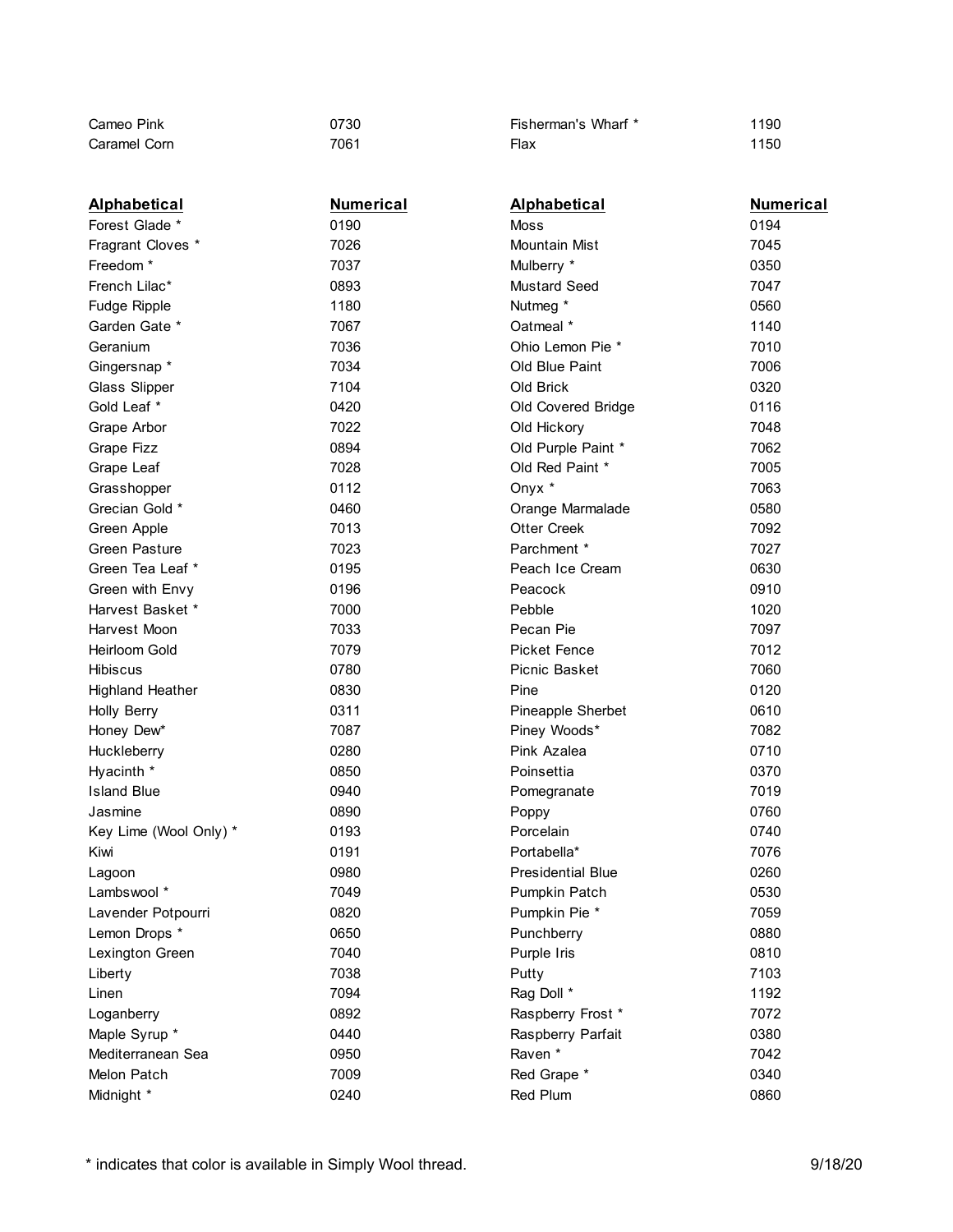| Mint Jubilee    | 0192 | <b>Rhubarb</b>        | 7008 |
|-----------------|------|-----------------------|------|
| Mistletoe       | 0113 | Roasted Marshmallow * | 7057 |
| Misty Harbor    | 7102 | Rose Garden           | 7068 |
| Moonlit Path    | 7085 | Royal Purple          | 0840 |
| Morning Glory * | 0220 | Ruby Slipper *        | 7100 |

| <b>Alphabetical</b>             | Numerical |
|---------------------------------|-----------|
| Sable                           | 1110      |
| Sage *                          | 7101      |
| Sarsaparilla                    | 7015      |
| School House Red *              | 7052      |
| <b>School Yard</b>              | 7053      |
| Sea Spray                       | 0111      |
| Shaker White *                  | 7025      |
| Shutter Green                   | 7003      |
| Silver Fern *                   | 0114      |
| Slate                           | 1010      |
| Something Blue                  | 0292      |
| Soot *                          | 1050      |
| Spring Grass                    | 0180      |
| Storm Clouds                    | 0981      |
| Strawberry Parfait (Wool Only)* | 7099      |
| <b>Straw Bonnet</b>             | 7002      |
| Sugarplum                       | 0870      |
| Summer Meadow *                 | 0430      |
| Summer Shower *                 | 7069      |
| Sunflower                       | 7071      |
| Sweet Pea                       | 7031      |
| Sweet Petunia                   | 0711      |
| Tarnished Gold *                | 0410      |
| Tea Rose *                      | 7035      |
| Terra Cotta *                   | 0590      |
| <b>Tiger Lily</b>               | 0115      |
| <b>Tin Bucket</b>               | 7024      |
| <b>Toasted Barley</b>           | 7064      |
| <b>Toffee</b>                   | 7078      |
| Tomato *                        | 7058      |
| <b>Tortoise Shell</b>           | 1194      |
| Tradewind*                      | 7089      |
| <b>Tropical Ocean</b>           | 0920      |
| Tutti Fruitti                   | 0270      |
| Uniform Blue                    | 7055      |
| Verdigris <sup>*</sup>          | 0970      |
| <b>Victorian Pink</b>           | 0720      |
| Vintage Lace                    | 7083      |
| Walnut *                        | 7029      |
| Weathered Barn                  | 7046      |

\* indicates that color is available in Simply Wool thread. 9/18/20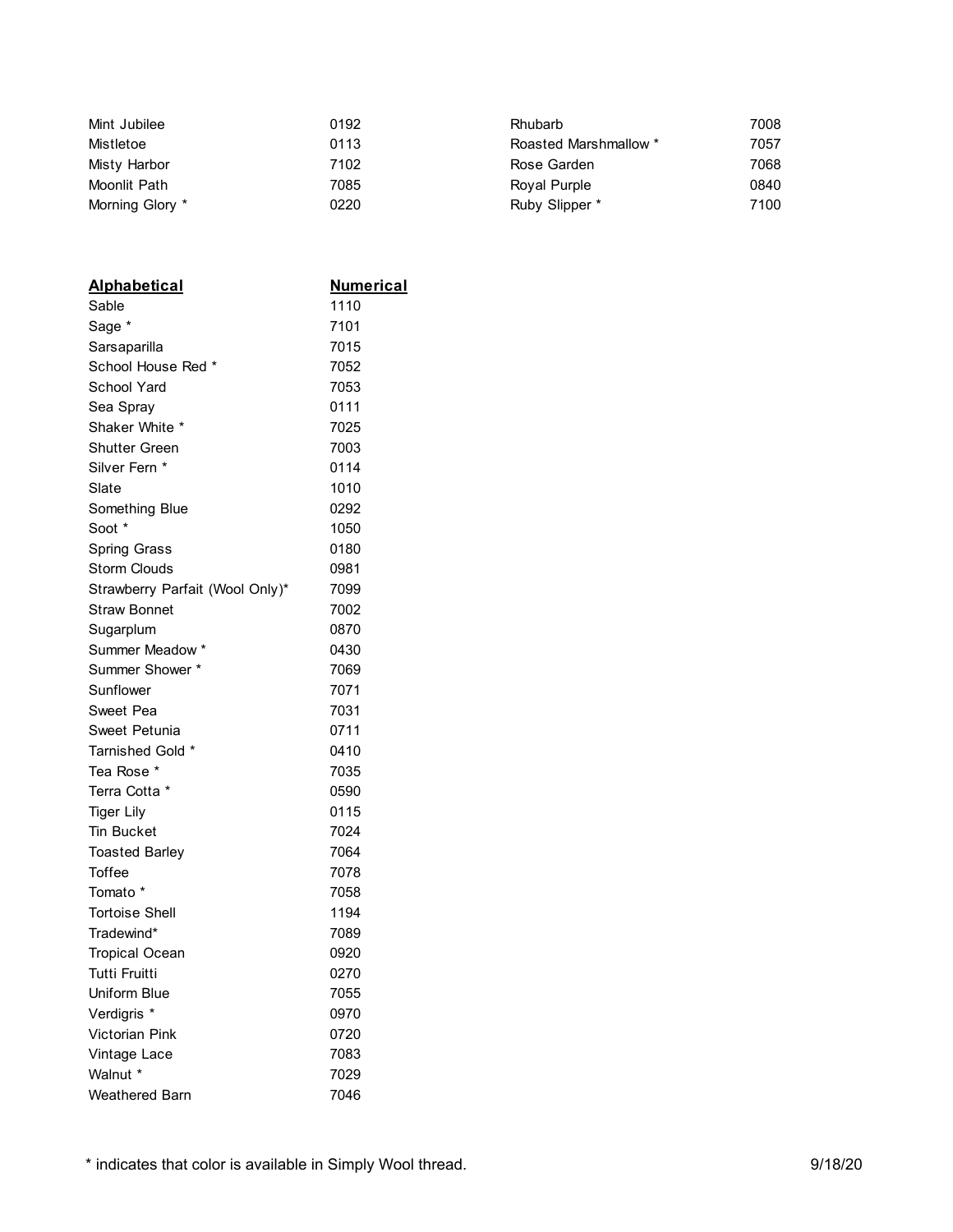| <b>Wheat Fields</b>    | 7093 |
|------------------------|------|
| Willow                 | 0160 |
| Wisteria (Wool Only) * | 0811 |
| Witching Hour          | 0391 |
| Wood Smoke             | 1130 |
| Wood Trail *           | 7066 |
| Woodrose               | 7018 |
| Wrought Iron           | 7065 |